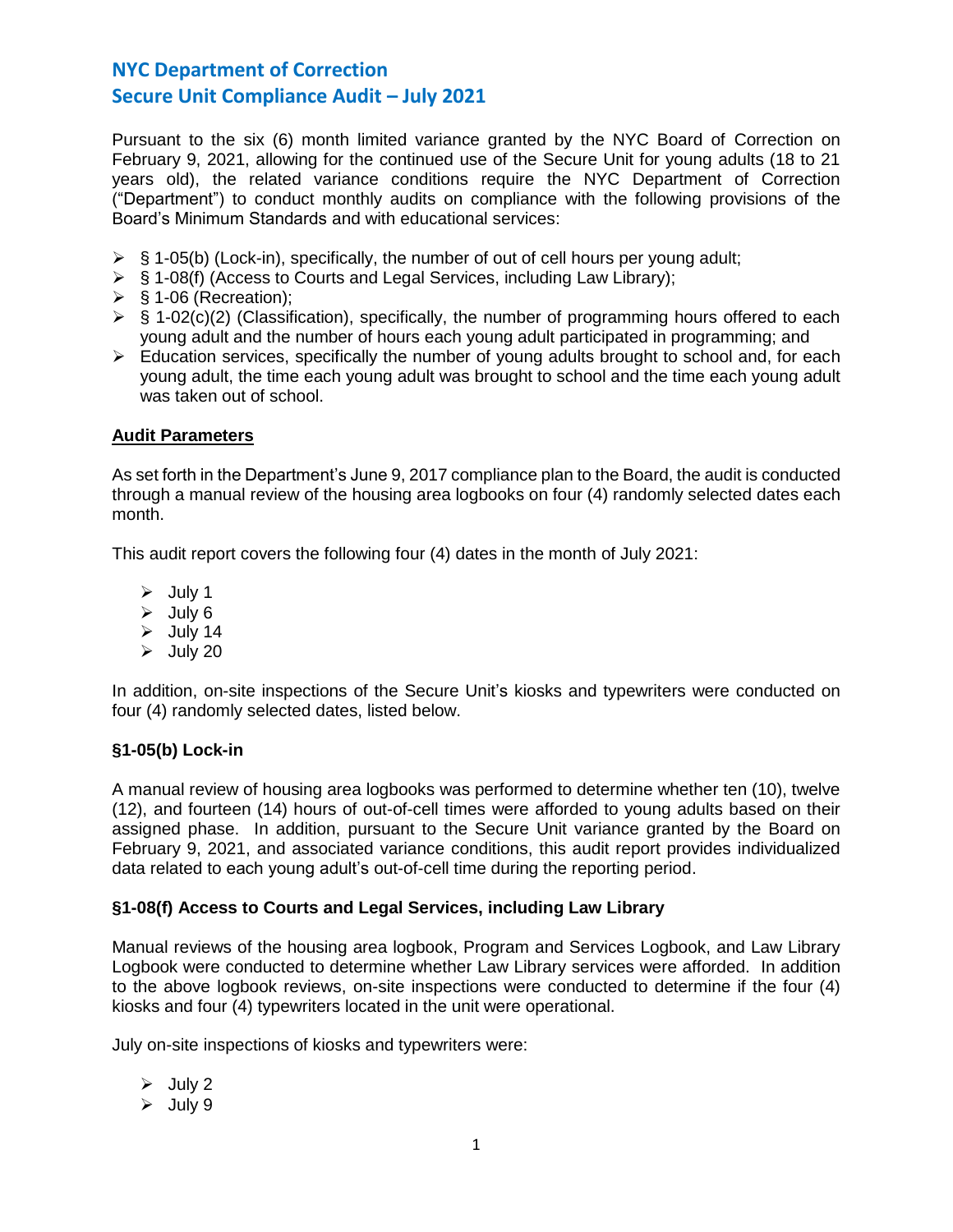- $\geq$  July 16
- $\triangleright$  July 23

## **§1-06 – Recreation**

Manual reviews of the housing area logbook and Mandated Services Logbook were conducted to determine whether one (1) hour of recreation was afforded.

### **§ 1-02(c) (2) (Classification), Provision of Programming**

A manual review of programming attendance data was conducted to determine the number of programming hours offered to each young adult and the number of hours each young adult **chose to** participate in programming.

### **Education**

A review was conducted to determine the number of young adults enrolled in educational services, whether they were provided with educational learning packets, and whether they **chose to** complete and returned the educational learning packets.

### **Audit Findings**

### **§1-05(b) Lock-in**

All young adults in the Secure Unit are required to be afforded lock-out hours based on their housing phase: ten (10) hours in Phase 1, twelve (12) hours in Phase 2, and fourteen (14) hours in Phase 3. Based on the housing area logbook, the lock-in/lock-out times were not consistently recorded for the phases in which young adults were housed within the unit on all four (4) audit dates: July 1, 6, 14 and 20, 2021. On July 6, 2021, scheduled lock-out time for 5:00 a.m. was delayed and did not occur until 6:00 a.m.

The Lock-in/Lock-out Tracking Logbook captures individualized data on an hourly basis related to each young adult's time in and out of his cell. On any given day, a young adult may be out to court or transferred in or out of the Secure Unit. Depending on the length of time these young adults are in the housing unit, they may not be included in the out-of-cell time reporting.

### **Phase 1**

Young adults in Phase 1 are afforded ten (10) hours out of cell time each day. Listed below is individualized data related to each young adult's total out of cell time in Phase 1, based on a manual review of the Lock-in/Lock-out Tracking Logbook, for the dates audited. The out of cell time is the hours each day that a young adult **chooses to** be out of his cell during institutional lock-out periods. The data reflects the young adults present in the unit for institutional lock-outs on each audit date.

### **July 1, 2021**

There were thirteen (13) young adults in Phase 1; their out of cell times on this audit date were: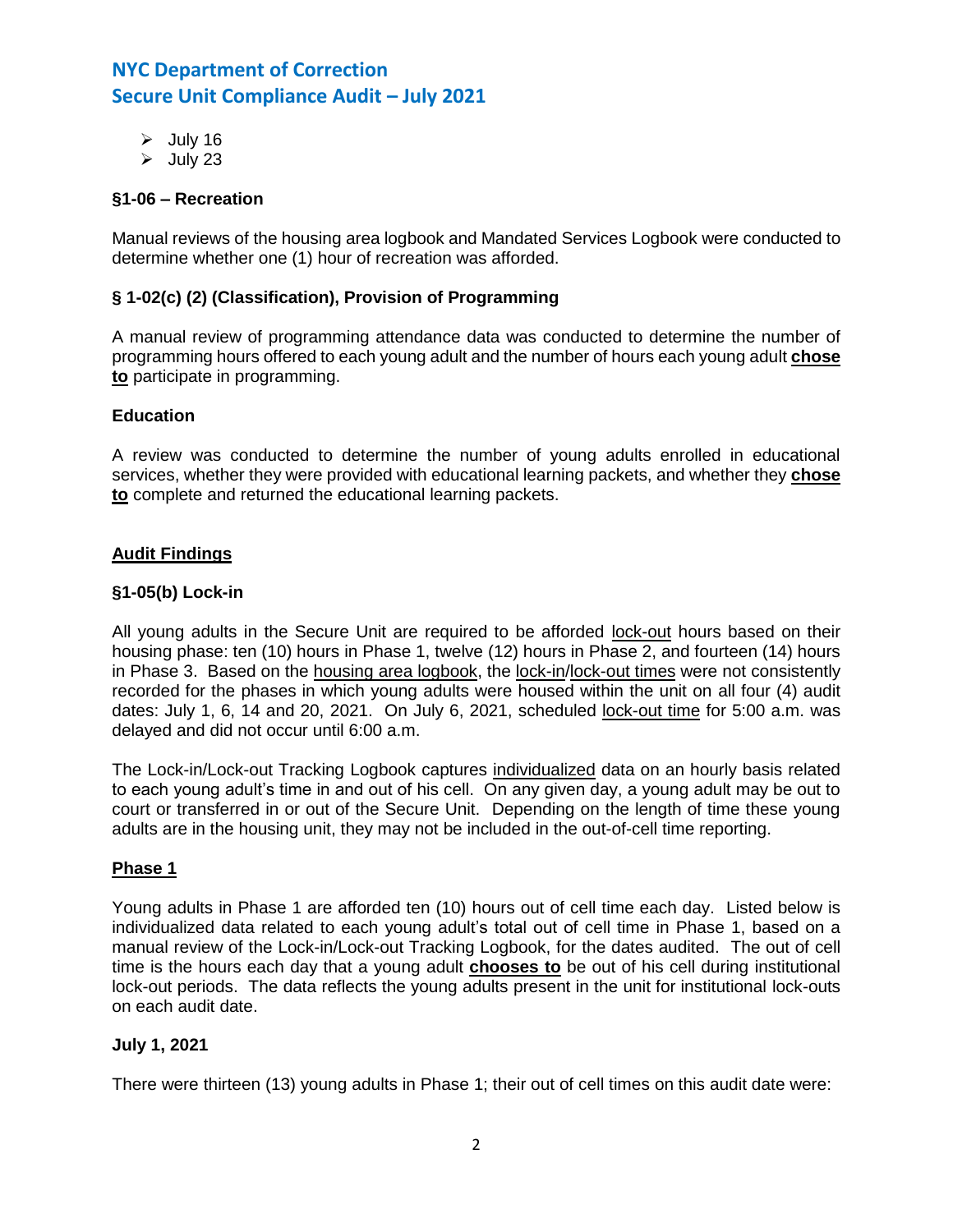- 1. 11 hours 59 minutes
- 2. 13 hours 59 minutes
- 3. 13 hours 59 minutes
- 4. 8 hours
- 5. 9 hours
- 6. 12 hours
- 7. 12 hours
- 8. 13 hours 59 minutes
- 9. 12 hours
- 10. 12 hours
- 11. 13 hours 59 minutes
- 12. 9 hours

For the remaining one (1) young adult, the lock in/lockout times could not be determined because the information was not recorded in the Logbook.

## **July 6, 2021 1**

There were fifteen (15) young adults in Phase 1; their out of cell times on this audit date were:

- 1. 1 hour 59 minutes
- 2. 1 hour 59 minutes
- 3. 1 hour 59 minutes

On this audit date, the lock-in and lock-out times could not be determined for the remaining twelve (12) young adults because the information was not recorded in the Logbook.

## **July 14, 2021**

There were eleven (11) young adults in Phase 1; their out of cell times on this audit date were:

- 1. 5 hours
- 2. 11 hours 59 minutes
- 3. 3 hours; young adult **chose not** to participate in the majority of afforded out of cell time
- 4. 3 hours; young adult **chose not** to participate in the majority of afforded out of cell time
- 5. 9 hours 59 minutes
- 6. 11 hours
- 7. 6 hours; young adult was transferred out of the Secure Unit on this audit date
- 8. 6 hours
- 9. 7 hours
- 10. 9 hours
- 11. 12 hours

## **July 20, 2021**

 $\overline{\phantom{a}}$ 

There were ten (10) young adults in Phase 1; their out of cell times on this audit date were:

 $1$  On this audit date, the young adults had the possibility of additional lock-out time to the times listed that may have occurred between 8:00 a.m. to 1:00 p.m. and 4:00 p.m. to 7:00 p.m., which was not recorded by staff.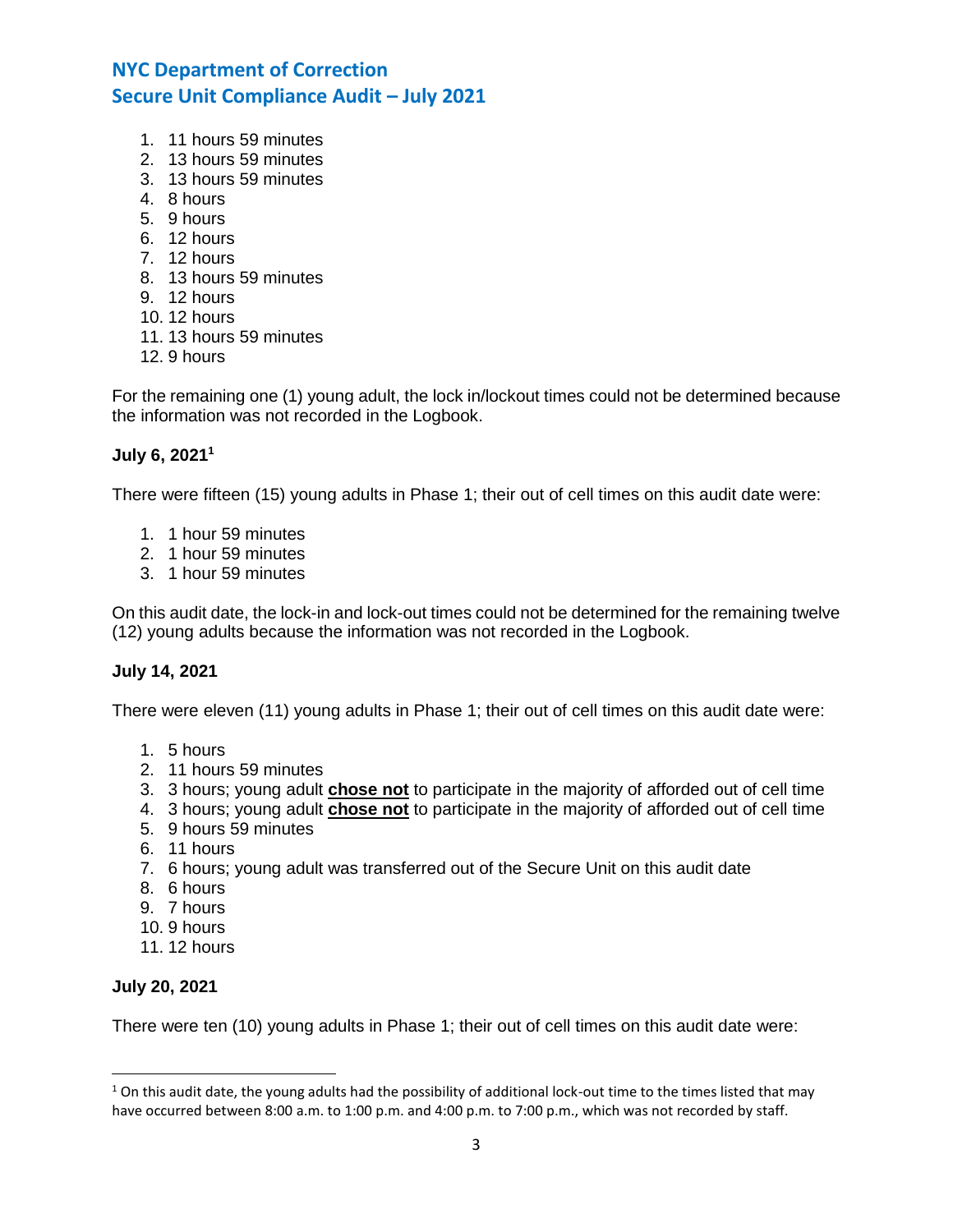- 1. 10 hours
- 2. 12 hours 59 minutes
- 3. 10 hours
- 4. 10 hours
- 5. 11 hours 59 minutes
- 6. 9 hours
- 7. 10 hours
- 8. 11 hours
- 9. 10 hours
- 10. 11 hours

## **Phase 2**

Young adults in Phase 2 are afforded twelve (12) hours out of cell time each day. Listed below is individualized data related to each young adult's total out of cell time in Phase 2, based on a manual review of the Lock-in/Lock-out Tracking Logbook, for the dates audited. The out of cell time is the hours each day that a young adult **chooses to** be out of his cell during institutional lock-out periods. The data reflects the young adults present in the unit for institutional lock-outs on each audit date.

## **July 1, 2021**

There was one (1) young adult in Phase 2; his out of cell times on this audit date was 8 hours.

### **July 6, 2021**

There were no Phase 2 young adults on this audit date.

## **July 14, 2021**

There were four (4) young adults in Phase 2; their out of cell times on this adult date were:

- 1. 12 hours
- 2. 7 hours
- 3. 8 hours
- 4. 12 hours

### **July 20, 2021**

There were two (2) young adults in Phase 2; their out of cell times on this audit date were:

- 1. 8 hours
- 2. 11 hours

## **Phase 3**

Young adults in Phase 3 are afforded fourteen (14) hours out of cell time each day. Listed below is individualized data related to each young adult's total out of cell time in Phase 3, based on a manual review of the Lock-in/Lock-out Tracking Logbook, for the dates audited. The out of cell time is the hours each day that a young adult **chooses to** be out of his cell during institutional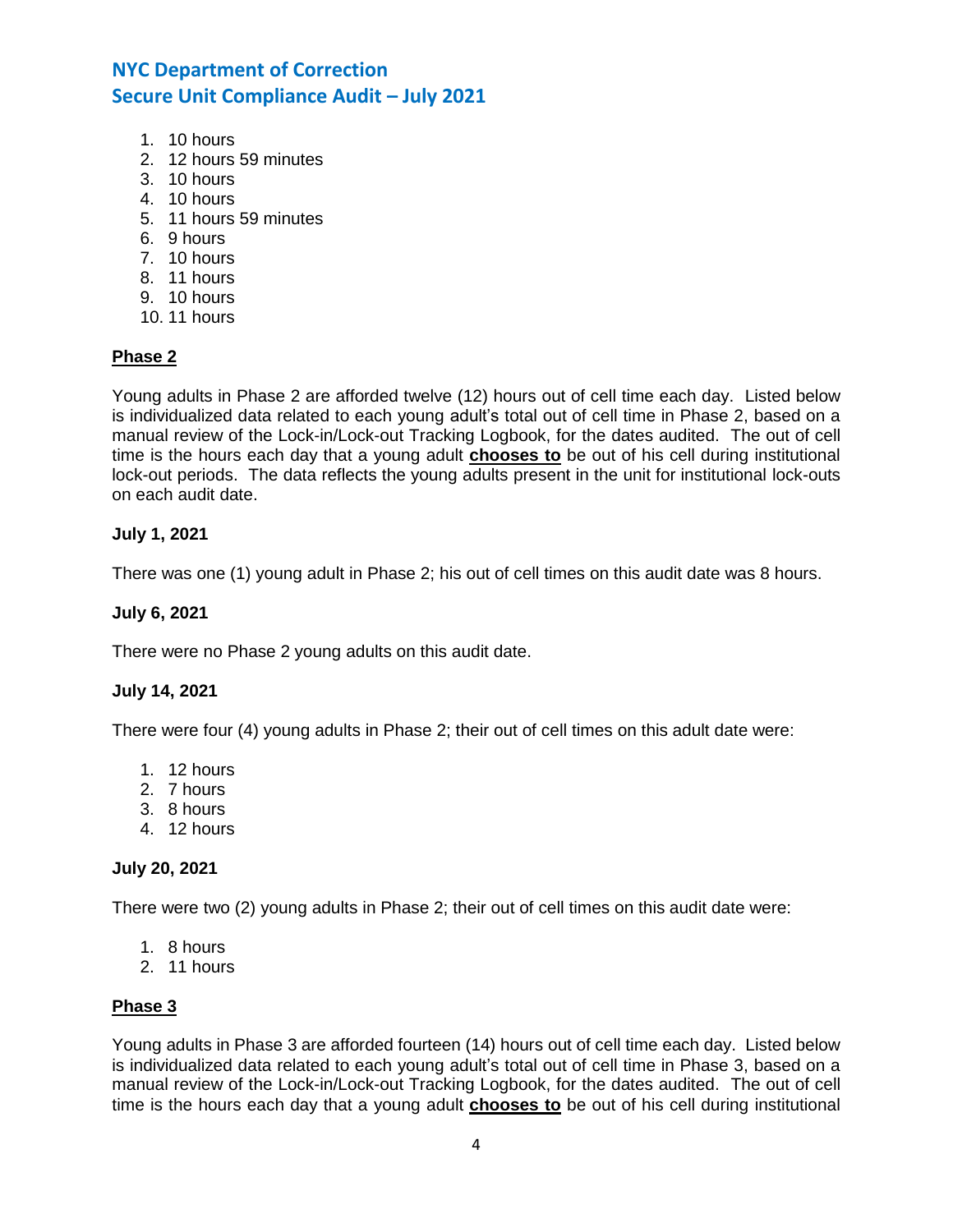lock-out periods. The data reflects the young adults present in the unit for institutional lock-outs on each audit date.

### **July 1, 2021**

There were three (3) young adult in Phase 3; their out of cell times on this audit date were:

- 1. 13 hours
- 2. 13 hours
- 3. 13 hours

### **July 6, 2021**

On this audit date, the lock-in and lock-out times could not be determined for one (1) young adult in Phase 3 because the information was not recorded in the Logbook.

### **July 14, 2021**

There were two (2) young adults in Phase 3; their out of cell times on this audit date were:

- 1. 6 hours
- 2. 9 hours

### **July 20, 2021**

There was one (1) young adult in Phase 3; his out of cell time on this audit date was 9 hours.

## **§1-08(f) Access to Courts and Legal Services, including Law Library**

### Law Library Coordinator

A manual review of the Programs and Services Logbook, housing area logbook and Law Library Logbook, revealed that the Law Library Coordinator was in the unit to provide assistance on all four (4) audit dates – July 1, 6, 14, and 20, 2021. The Law Library Coordinator's time for these four (4) audit dates audited was in compliance with the provisions of the Board's Minimum Standards i.e., a minimum of two (2) hours.

### **July 1, 2021**

There were seventeen (17) young adults in the Secure Unit on this audit date. Of the seventeen (17) young adults, three (3) young adults **chose to** request and were provided Law Library services on this audit date. The arrival and departure times for the Law Library Coordinator on this audit date were:

• Arrived 12:25 p.m. / Departed 6:06 p.m.

### **July 6, 2021**

There were sixteen (16) young adults in the Secure Unit on this audit date. Of the sixteen (16) young adults, four (4) young adults **chose to** request and were provided Law Library services on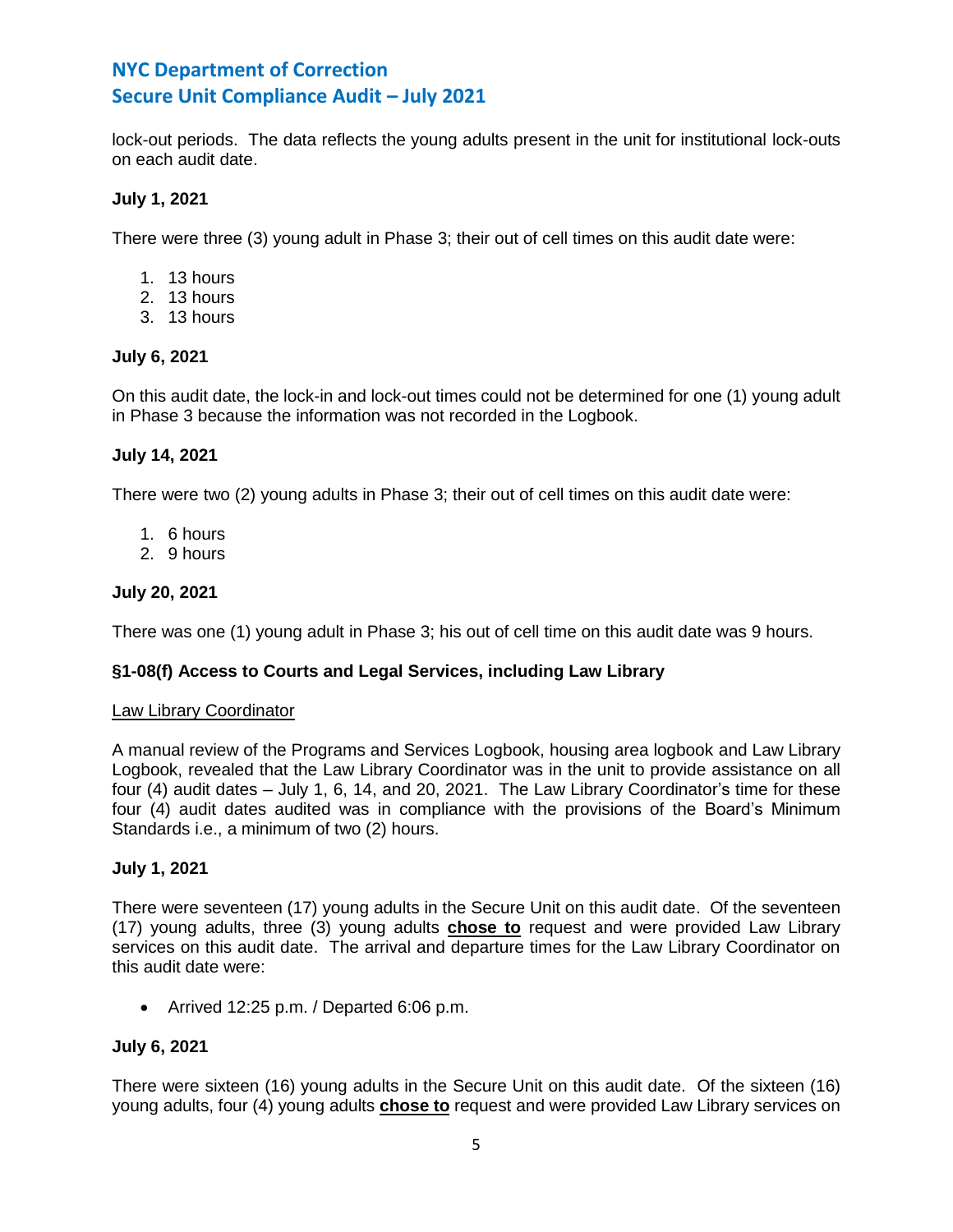this audit date. The arrival and departure times for the Law Library Coordinator on this audit date were:

• Arrived 10:00 a.m. / Departed 6:20 p.m.

## **July 14, 2021**

There were seventeen (17) young adults in the Secure Unit on this audit date. Of the seventeen (17) young adults, three (3) young adults **chose to** request and were provided Law Library services on this audit date. The arrival and departure times for the Law Library Coordinator on this audit date were:

• Arrived 12:05 p.m. / Departed 6:05 p.m.

### **July 20, 2021**

There were thirteen (13) young adults in the Secure Unit on this audit date. Of the thirteen (13) young adults, two (2) young adults **chose to** request and were provided Law Library services on this audit date. The arrival and departure times for the Law Library Coordinator on this audit date were:

• Arrived 9:50 a.m. / Departed 6:06 p.m.

### Kiosks and Typewriters

As noted above, the kiosks and typewriters were inspected on four (4) dates during the audit period – July 2, 9,16, and 23, 2021. All Law Library services are afforded and fulfilled by the Legal Coordinators through request slips.

### Typewriters:

On one (1) of the four (4) audit dates, July 2, 2021, all four (4) typewriters were operable. For the remaining three (3) audit dates  $-$  July 9, 16, and 23, 2021  $-$  two (2) of the four (4) typewriters were inoperable.

### Kiosks:

On the four (4) audit dates, July 2, 9, 16 and 23, 2021, all four (4) kiosks were inoperable. According to the Director of Law Libraries, the kiosks can become inoperable due to prolonged inactivity. Legal Coordinators reactivate the kiosks' services when possible.

### **§1-06 – Recreation**

All young adults in the Secure Unit are afforded a minimum of one (1) hour of recreation per day, seven (7) days per week in the outdoor recreation area, except in inclement weather when the indoor recreation area is used.

The audit reviewed recreational data for each of the four (4) dates – July 1, 6, 14, and 20, 2021 – to ascertain the total number of young adults that **chose to** participate in recreation.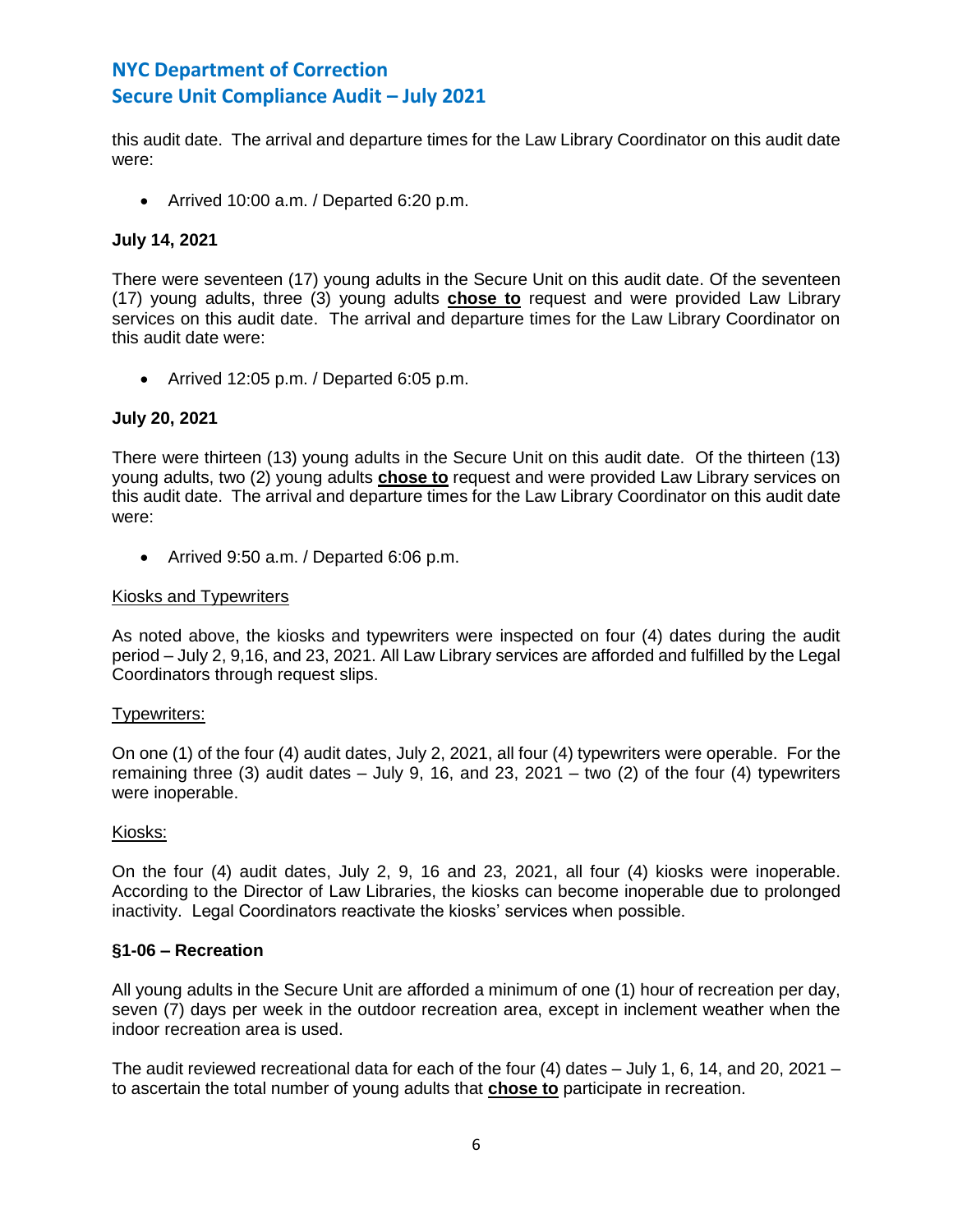On one (1) of the four (4) audit dates – July 1, 2021 – recreation was afforded to all young adults in the Secure Unit. For the three (3) remaining audit dates, July 6, 14, and 20, 2021, recreation was not afforded to young adults in the Secure Unit and this was recorded in the housing area logbook.

## **July 1, 2021**

There were seventeen (17) young adults in the Secure Unit on this audit date. Please note the following:

- Nine (9) young adults **chose to** participate in afforded recreation.
- Five (5) young adults **chose not** to participate in afforded recreation.
- Three (3) young adults' participation in afforded recreation could not be determined.

## **July 6, 2021**

There were sixteen (16) young adults in the Secure Unit on this audit date. Recreation could not be afforded on this audit date due to staffing challenges related to the Department's COVID-19 response.

## **July 14, 2021**

There were seventeen (17) young adults in the Secure Unit on this audit date. Recreation could not be afforded on this audit date due to staffing challenges related to the Department's COVID-19 response.

## **July 20, 2021**

There were thirteen (13) young adults in the Secure Unit on this audit date. Recreation could not be afforded on this audit date due to staffing challenges related to the Department's COVID-19 response.

# **§ 1-02(c) (2) (Classification), Provision of Programming**

In the Secure Unit, programming is afforded to young adults during their out of cell time based on the corresponding phase they are in within the unit they are housed. The out of cell time increases incrementally from one phase to the next: ten (10) hours in Phase 1, to twelve (12) hours in Phase 2, to fourteen (14) hours in Phase 3. Young adults are offered programming through the availability of books and self-guided programming packets developed by community partners. The self-guided programming packets comprise a variety of activities, including interactive journaling books, anger management exercises, goal setting and coping skills, reading materials and worksheets, and creative arts activities. In-person programming through Individual Counseling, Structured Recreation, and Group Counseling are provided in addition to being available upon request to young adults in the Secure Unit. Social services are afforded by counselors, which can either be requested by a social service slip or during a counselor's tour when an inquiry is made that may be designated as social service. Social service includes the provision or referral of a support service, or case management-related engagement and discussion.

The audit revealed programming attendance data on each of the four (4) audit dates to ascertain the number of programming hours offered to each young adult and the number of hours each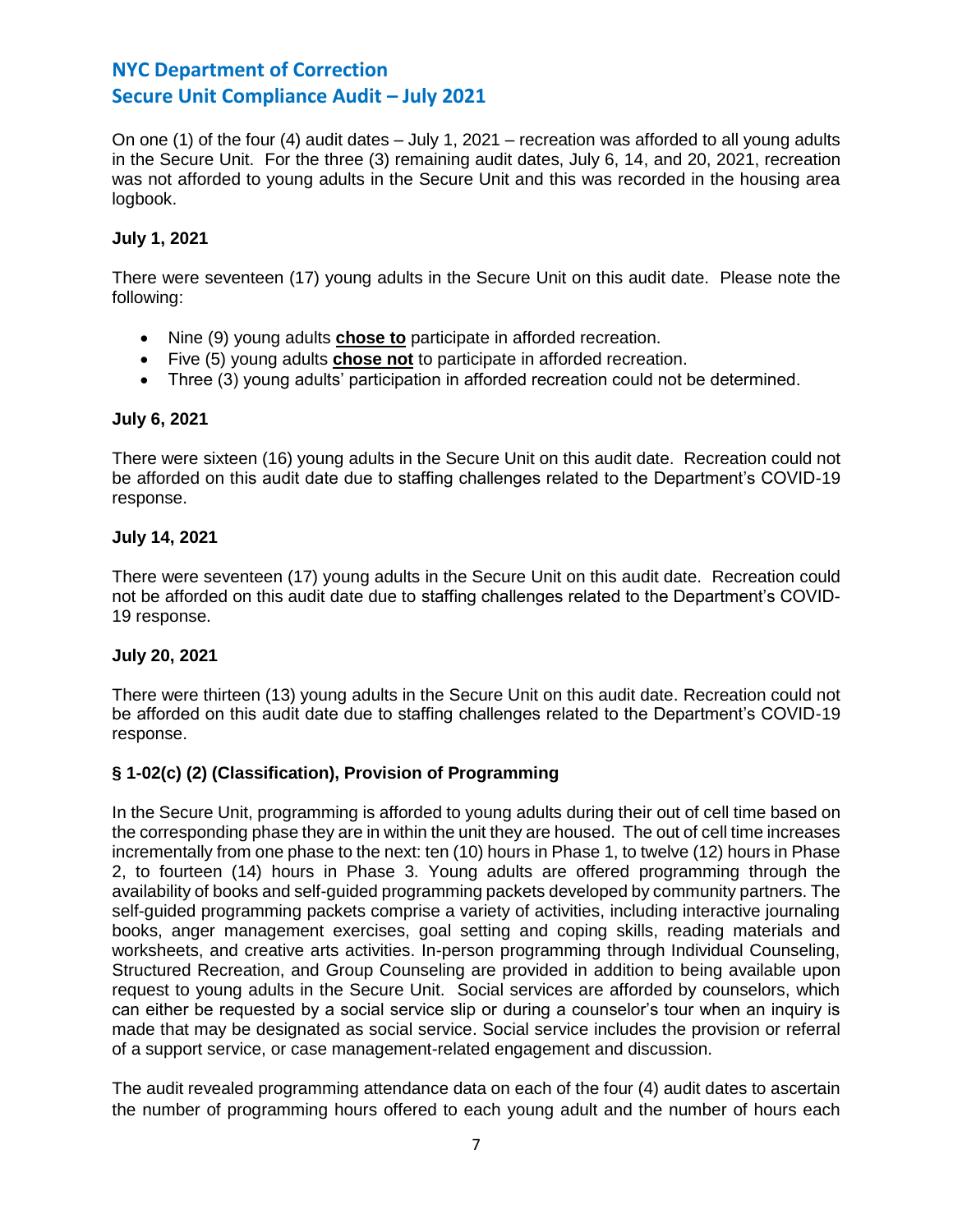young adult **chose to** participate in programming. Programming participation hours are based on the number of hours each young adult **chose to** participate in programming.

The data reflects the young adults present in the housing area during programming on each audit date. Programming in the Secure Unit was afforded to all young adults on all four (4) audit dates – July 1, 6, 14, and 20, 2021.

## **July 1, 2021**

There were seventeen (17) young adults housed in the Secure Unit on this audit date. In-person programming was offered.

Quad A – There were three (3) young adults in this quad.

- ❖ Up to twenty-three (23) minutes of in-person programming were offered to three (3) young adults in this quad.
	- o One (1) young adult in Phase 1 was offered and **chose to** participate in six (6) minutes of in-person programming.
	- o One (1) young adult in Phase 1 was offered and **chose to** in twenty- three (23) minutes of in-person programming.
	- o One (1) young adult in Phase 1 was not offered in-person programming due to a staff meeting.

Quad B – There were three (3) young adults in this quad.

- $\cdot \cdot$  Up to five (5) minutes of in-person programming were offered to three (3) young adults in this quad.
	- o One (1) young adult in Phase 2 was offered and **chose to** participate in five (5) minutes of in-person programming.
	- o One (1) young adult in Phase 2 was offered and **chose to** participate in three (3) minutes of in-person programming.
	- o One (1) young adult in Phase 2 **chose not** to participate in in-person programming.

Quad C – There were six (6) young adults in this quad.

- ❖ Up to eleven (11) minutes of in-person programming were offered to six (6) young adults in this quad.
	- o One (1) young adult in Phase 1 was offered and **chose to** participate in eleven (11) minutes of in-person programming.
	- o One (1) young adult in Phase 1 was offered and **chose to** participate in three (3) minutes of in-person programming.
	- o One (1) young adult in Phase 1 was offered and **chose to** participate in five (5) minutes of in-person programming.
	- o One (1) young adult in Phase 1 was offered and **chose to** participate in eight (8) minutes of in-person programming.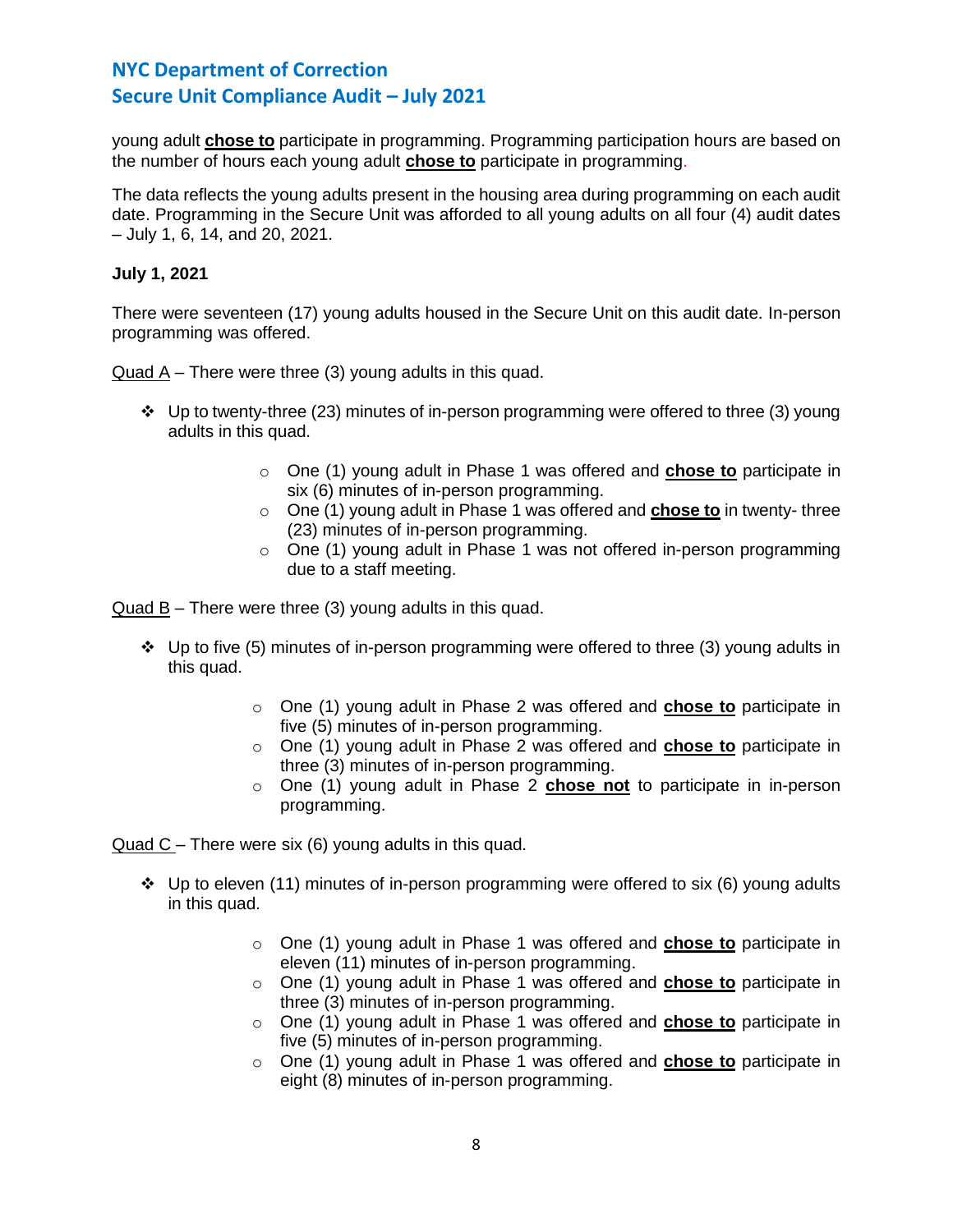o Two (2) young adults in Phase 1 **chose not** to participate in in-person programming.

Quad D – There were five (5) young adults in this quad.

- ❖ Up to fifteen (15) minutes of in-person programming were offered to the five (5) young adults in this quad.
	- o One (1) young adult in Phase 1 was offered and **chose to** participate in nine (9) minutes of in-person programming.
	- o One (1) young adult in Phase 1 was offered and **chose to** participate in ten (10) minutes of in-person programming.
	- o One (1) young adult in Phase 1 was offered and **chose to** participate in three (3) minutes of in-person programming.
	- o One (1) young adult in Phase 1 was offered and **chose to** participate in eleven (11) minutes of in-person programming.
	- o One (1) young adult in Phase 1 was offered and **chose to** participate in fifteen (15) minutes of in-person programming.

### **July 6, 2021**

There were sixteen (16) young adults housed in the Secure Unit on this audit date. In-person programming was offered.

Quad A – There were three (3) young adults in this quad. In-person programming was not offered to the three (3) young adults in this quad due to security concerns.

Quad B – There were two (2) young adults in this quad.

- $\div$  Fifteen (15) minutes of in-person programming were offered to one (1) of the two (2) young adults in this quad.
	- o One (1) young adult in Phase 1 was offered and **chose to** participate in fifteen (15) minutes of in-person programming.

For the remaining one (1) young adult in Phase 1, in-person programming was not offered to this young adult in this quad due to security concerns.

Quad C – There were six (6) young adults in this quad.

- $\div$  Up to two (2) hours and seventeen (17) minutes of in-person programming were offered to the six (6) young adults in this quad.
	- $\circ$  One (1) young adult in Phase 1 was offered two (2) hours and seventeen (17) minutes of in-person programming. He **chose to** participate in one (1) hour and five (5) minutes of in-person programming and **chose not** to participate in all remaining in-person programming.
	- o Three (3) young adults in Phase 1 were offered and **chose to** participate in two (2) hours and twelve (12) minutes of in-person programming.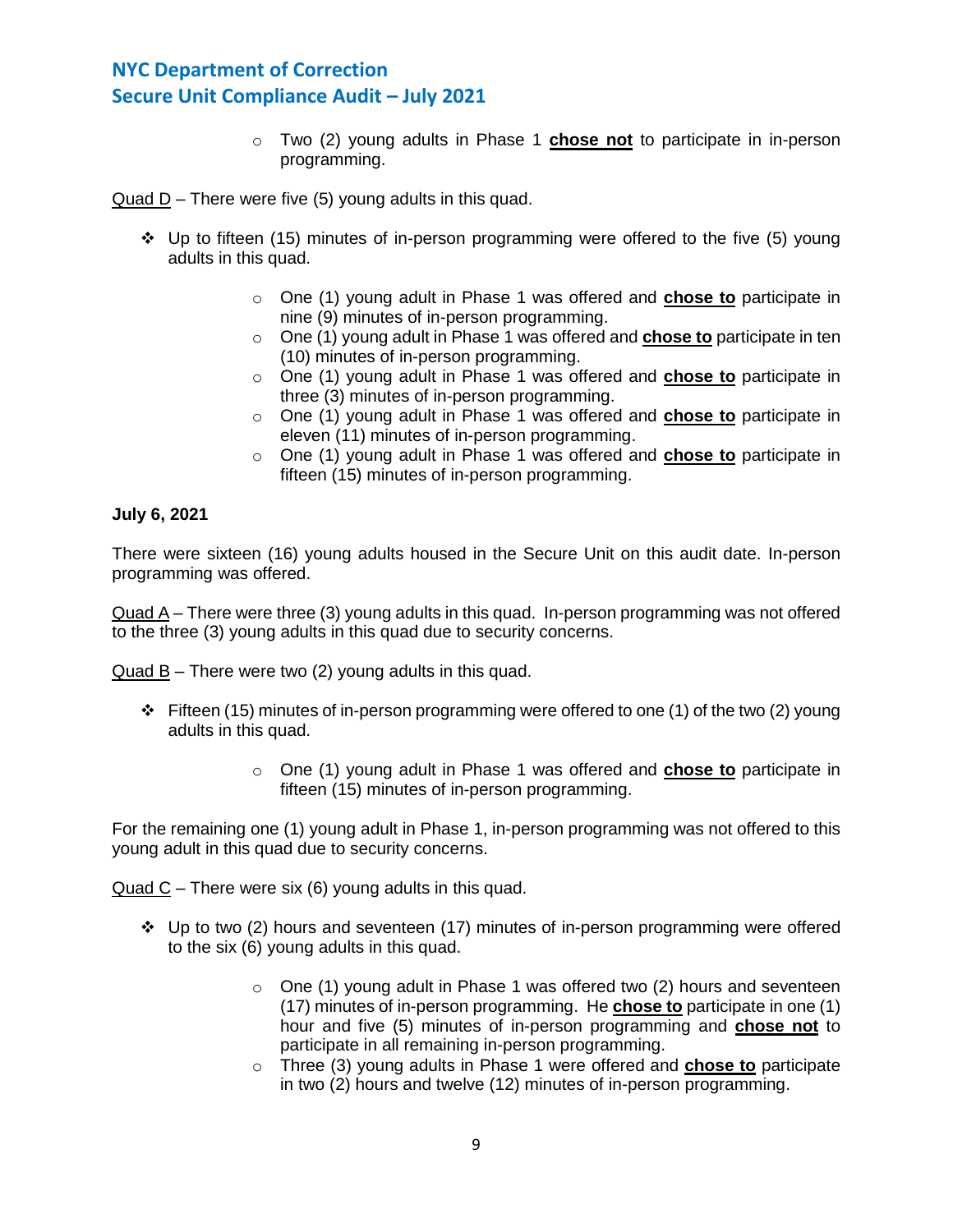- $\circ$  One (1) young adult in Phase 1 was offered two (2) hours and twelve (12) minutes of in-person programming. He **chose to** participate in one (1) hour of in-person programming and **chose not** to participate in all remaining programming.
- $\circ$  One (1) young adult in Phase 1 was offered two (2) hours and twelve (12) minutes of in-person programming. He **chose to** participate in one (1) hour and twelve (12) minutes of in-person programming and **chose not** to participate in all remaining programming.

Quad D – There were five (5) young adults in this quad.

- $\dots$  Up to two (2) hours and fifteen (15) minutes of in-person programming were offered to the five (5) young adults in this quad.
	- $\circ$  One (1) young adult in Phase 1 was offered one (1) hour and thirty (30) minutes of in-person programming. He **chose not** to participate in all afforded in-person programming.
	- o Two (2) young adults in Phase 1 were offered and **chose to** participate one (1) hour and thirty (30) minutes of in-person programming.
	- o One (1) young adult in Phase 1 was offered and **chose to** participate in two (2) hours and fifteen (15) minutes of in-person programming.
	- o One (1) young adult in Phase 3 was offered and **chose to** participate in one (1) hour and fifty (50) minutes of in-person programming.

## **July 14, 2021**

There were seventeen (17) young adults housed in the Secure Unit on this audit date. No inperson programming was offered to the young adults on this audit date due a staff meeting, staff training, and security concerns.

### **July 20, 2021**

There were thirteen (13) young adults housed in the Secure Unit on this audit date. In-person programming and/or programming packets were offered.

Quad A – There were three (3) young adults in this quad.

- $\div$  One (1) hour of programming packets was offered to the three (3) young adults in this quad.
	- o Three (3) young adults in Phase 1 were offered and **chose to** participate in one (1) hour of programming packets.

Quad B – There were two (2) young adults in this quad.

- ❖ Up to thirty (30) minutes of in-person programming was offered to two (2) young adults in this quad.
	- o One (1) young adult in Phase 1 was offered and **chose to** participate in thirty (30) minutes of in-person programming.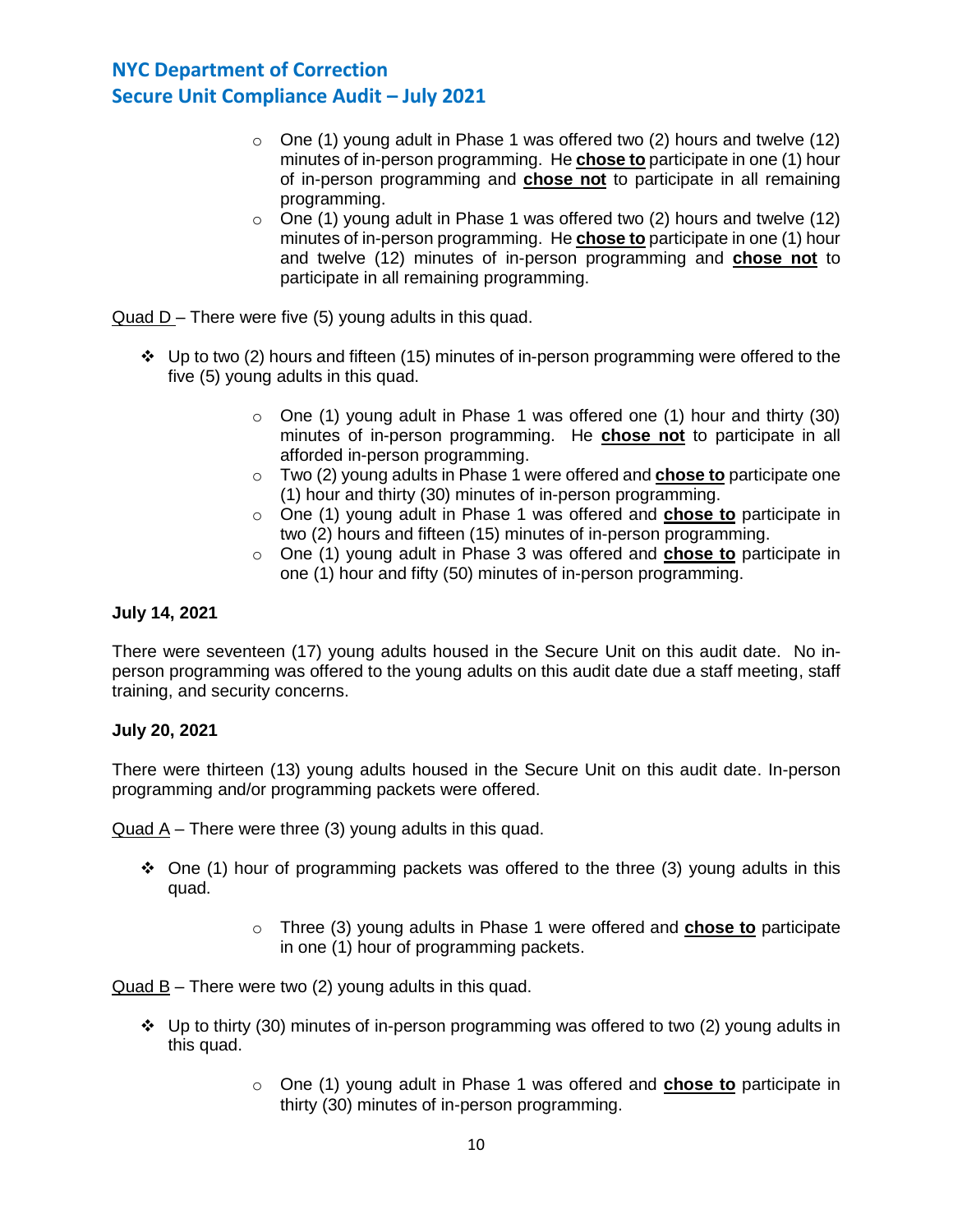o One (1) young adult in Phase 1 **chose not** to participate in all afforded inperson programming.

Quad C – There were four (4) young adults in this quad.

- ❖ Fifteen (15) minutes of in-person programming was offered to four (4) young adults in this quad.
	- o One (1) young adult in Phase 1 was offered and **chose to** participate in fifteen (15) minutes of in-person programming.
	- $\circ$  Three (3) young adults two (2) in Phase 1 and one (1) in Phase 2 **chose not** to participate in all afforded in-person programming.

Quad D – There were four (4) young adults in this quad.

- ❖ Up to one (1) hour of in-person programming and/or programming packets were offered to the four (4) young adults in this quad.
	- o One (1) young adult in Phase 3 was offered thirty (30) minutes of programming packet. He **chose not** to participate in all afforded programming packets.
	- o Two (2) young adults in Phase 2 were offered and **chose to** participate in thirty (30) minutes of programming packets.
	- o One (1) young adult in Phase 1 was offered and **chose to** participate in one (1) hour of in-person programming and programming packets.

## **Education**

The NYC Department of Education offers educational services to all young adults in the Secure Unit. A young adult can enroll in educational services by completing and submitting the "Request for Educational Services" form upon admission. In addition, a young adult can enroll in educational services by completing the form in the Secure Unit. The NYC Department of Education began educational services on September 21, 2020 remotely to young adults who were enrolled in school. Each young adult was provided a tablet Monday through Friday from 9 a.m. to 2 p.m., with educational materials uploaded by the NYC Department of Education. Young adults were able to send messages and respond to messages with their teachers. In addition, a hotline number was established for young adults in the unit to speak with a teacher if they had any questions or needed support. As of December 14, 2020, the use of tablets to provide remote learning to young adults in the Secure Unit was suspended due to security concerns. Young adults in the unit were then provided educational learning packets instead of the tablets.

No school was afforded on the audit dates of July 1, 6, 14, and 20, 2021 due to summer recess, and no young adults were identified by the NYC Department of Education as mandated 12-month Individual Education Plan (IEP) students.

### **July 1, 2021**

There were seventeen (17) young adults in the Secure Unit on this audit date. On this audit date, no summer school educational services were provided because no young adults in the Secure Unit were 12-month IEP students.